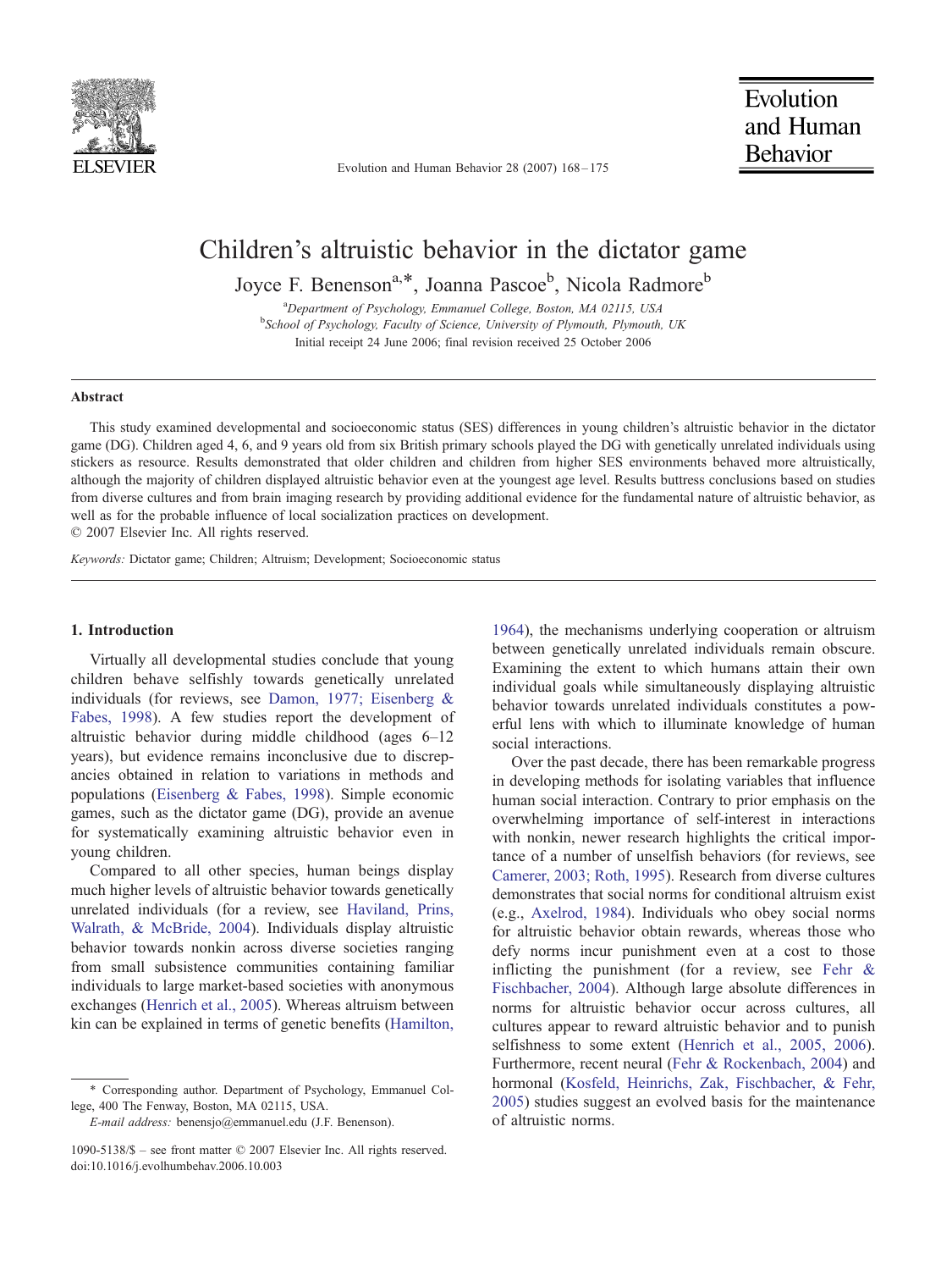Much of the research documenting the ubiquitous nature of norms for altruistic behavior rests on the development of simple economic games that permit t[he isolation of specific](#page-7-0) social behaviors (for reviews, see Camerer, 2003; Roth, 1995). Although these games elicit criticism (as lacking in ecological validity, hence constituting imperfect predictors of actual social behavior), the strength of these games lies in their ability to isolate and test simple predictions without naturally occurring confounds that obfuscate the influence of any one variable. Furthermore, field evidence of naturally occurring altruistic behavior both provides ecological validity for and permits modification of the parameters of the games so that they more closely mimic elements of natural interactions ([Falk](#page-7-0) [&](#page-7-0) [Fehr,](#page-7-0) [2003\)](#page-7-0).

Games vary in the ability of other players to reciprocate, the number of players, the number of iterations, the ability of outside observers to reward and punish selfish behavior, payoffs from cooperation versus defection, and the reputation of other players (for a review, see [Fehr](#page-7-0) [&](#page-7-0) Fischbacher, 2003). They also differ in terms of stable individual differences of players, such as their age, sex, and culture ([Henrich](#page-7-0) [et](#page-7-0) [al.,](#page-7-0) [2005\)](#page-7-0). The creation of positiveversus-negative feedback conditions simulating specific market conditions permits researchers to examine increasingly realistic and complex economic decisions ([Camerer](#page-7-0) & Fehr, 2006).

While recent research on the display of altruistic behavior investigates its biological basis (e.g., [Fehr](#page-7-0) [&](#page-7-0) Rockenbach, 2004; Kosfeld et al., 2005), as well as its pervasiveness and variability across diverse cultures ([Hen](#page-7-0)rich et al., 2005), the development of altruistic behavior in children remains virtually unexplored. A number of researchers consequently have concluded that research into the development of altruistic behavior in children would aid in illuminating the nature of altruism ([Fehr](#page-7-0) [&](#page-7-0) [Fischbacher,](#page-7-0) 2003, 2004; Henrich et al., 2005).

Only a few developmental studies have utilized paradigms in which children must distribute resources. In a study by [Harbaugh,](#page-7-0) [Krause,](#page-7-0) [and](#page-7-0) [Liday](#page-7-0) [\(2003\),](#page-7-0) 7-, 9-, 10-, 14-, and 18-year-olds played the DG, as well as other economic games. In the DG, each participant was given 10 tokens (each of which, they were told, was worth about \$0.25) and asked to divide them between the participant and another anonymous classmate. At the end of the study, older participants exchanged the tokens for money, and younger ones exchanged the tokens for toys or school supplies. Envelopes were used to ensure the confidentiality of proposers' choices and to avoid responses designed to please adults. Results showed that dictator proposals increased with age. Based on the figures provided, average dictator proposals were approximately 0.5 tokens for 7-yearolds, 1.70 tokens for 9-year-olds, and almost 4 tokens for 18-year-olds. Girls also behaved slightly more altruistically than boys. Researchers utilizing other methods have similarly reported small developmental increases in altruistic behavior in Western societies in contexts in which children must specifically distribute resources, but the results are mixed (for reviews, see [Eisenberg](#page-7-0) [&](#page-7-0) [Fabes,](#page-7-0) 1998; Murnigham & Saxon, 1998).

These same studies also report a slight tendency for girls t[o behave more prosocially](#page-7-0) than boys in public situations (Eisenberg & Fabes, 1998). With the exception of the [Harbaugh](#page-7-0) [et](#page-7-0) [al.](#page-7-0) [\(2003\)](#page-7-0) study, however, researchers have not utilized the DG. Results from economic games with adults yield inconsistent sex differences, with females behaving more altruistically in some studies (e.g., [Eckel](#page-7-0) [&](#page-7-0) [Grossman,](#page-7-0) 1998, 2001) but not in others (e.g., [Gurven,](#page-7-0) [2004;](#page-7-0) [Henrich](#page-7-0) et al., 2005). Field studies of adults in Western societies however, show that men, more than women, demonstrate prosocial behavior towards genetically unrelated individuals (for a review, see [Eagly](#page-7-0) [&](#page-7-0) [Crowley,](#page-7-0) [1986\)](#page-7-0).

Finally, [Henrich](#page-7-0) [et](#page-7-0) [al.](#page-7-0) [\(2005\)](#page-7-0) conclude from their study of economic games across 15 small-scale societies that the degree of market integration exerts the strongest influence on altruistic behavior towards nonkin. In societies in which all transactions occur with familiar individuals over short expanses of time, the requirement for altruistic behavior towards anonymous individuals remains minimal. The opposite holds true in societies that are reliant on large market-based economies. Thus, Henrich et al. infer that adults in societies that vary in their degree of market integration likely socialize their children to display differing levels of altruistic behavior towards anonymous others. Studies comparing children in impoverished versus more advantaged subcultures in Western societies demonstrate that children from impoverished subcultures are less likely to trust others or to expect others to reciprocate altruistic behavior (for an extensive review, see [Evans,](#page-7-0) 2004). Likewise other studies have demonstrated a link between the way adults earn a living and their childrearing values in industrial ([Kohn,](#page-7-0) [1990\)](#page-7-0) and small-scale societies ([Barry,](#page-7-0) [Child,](#page-7-0) [&](#page-7-0) [Bacon,](#page-7-0) [1959\)](#page-7-0).

The strengths of the DG rest on its uniform procedure, simplicity, and wide application, which permit systematic comparisons of altruistic behavior across diverse individuals and contexts. In the DG, one individual (the proposer) dictates how much the other individual (the recipient) will gain (for detailed descriptions, see [Kagel & Roth, 1995\)](#page-7-0). Unlike other games, the recipient does not have the power to reject the offer. The key components of the DG consist of a one-shot allocation of a valued resource from one proposer to one recipient, both of whom are anonymous to each other and to others. For convenience, resources generally are divided into discrete parts, such as 10 units, which then can be divided between the two players. DGs vary in the degree to which the researcher is aware of the proposer's allocation, the recipient, and whether a rationale is provided for sharing (e.g., [Hill](#page-7-0) [&](#page-7-0) Gurven, 2004). Most DGs have been played with university students who typically allocate, on average, 20–30% of their resources to the recipient (e.g., [Forsythe, Horowitz, Savin, &](#page-7-0) Sefton, 1994). Of all the economic games developed to date,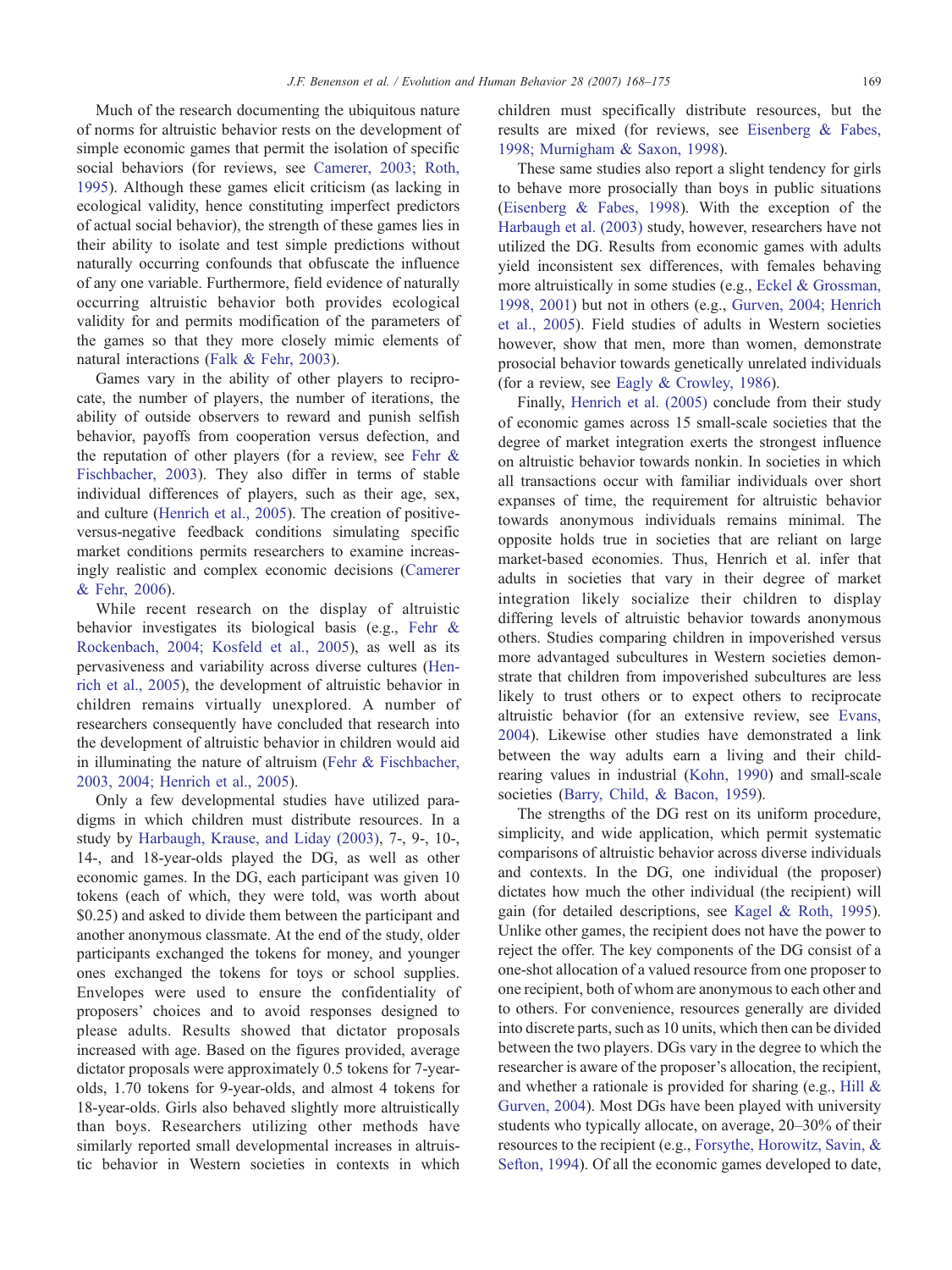only the DG is simple enough to represent a valid measure of altruistic behavior in young children.

Based on prior findings using [economic games with](#page-7-0) adults and based on the research by Harbaugh et al. (2003), this study was designed to examine developmental, socioeconomic, and gender effects on children's altruistic behavior in the DG. Pilot testing demonstrated that the youngest age at which children could understand the rules of the game was 4 years. Efforts to use more complex economic games, such as ultimatum or public goods games, with this age group failed due to the inability of young children to comprehend other players' perspectives (for a review, see [Wellman,](#page-7-0) [Cross,](#page-7-0) [&](#page-7-0) [Watson,](#page-7-0) [2001\)](#page-7-0).

Four-year-old, 6-year-old, and 9-year-old children were included to examine as early as possible altruistic behavior and developmental changes during early and middle childhood years. Because formal schooling commences in England at the age of 4 years, schools provide an obvious venue for examining altruistic behavior towards genetically unrelated yet familiar others. The specific variables of interest were: the age during which children would exhibit altruistic behavior, whether this would depend on the context in which they were raised [lower or higher socioeconomic status (SES)], and whether sex differences in altruistic behavior occur in young children. Children in schools where most parents live in government-provided council housing because they cannot afford their own homes were defined as coming from lower SES environments. Children who attend schools where most parents own their own homes were defined as coming from higher SES environments. Parents who cannot afford their own homes likely participate less in wage labor and other anonymous delayed exchanges and, therefore, likely socialize their children differently than parents of children who participate in the labor market ([Barry](#page-7-0) [et](#page-7-0) [al.,](#page-7-0) [1959;](#page-7-0) [Henrich](#page-7-0) [et](#page-7-0) [al.,](#page-7-0) [2005;](#page-7-0) Kohn, 1990).

For the resource, a large variety of highly attractive stickers were used. Stickers were selected because they are highly valued by children of these ages and are used by teachers in all participating schools to reward outstanding behavior. All stickers were purchased outside the country to enhance their value by ensuring that no child had previously obtained an identical one. Although it is possible that children from lower SES environments with fewer resources valued the stickers more (e.g., [Bruner](#page-7-0) [&](#page-7-0) [Goodman,](#page-7-0) [1947\)](#page-7-0), this is unlikely because children in all six schools received stickers for superior performance. Thus, stickers did not represent a scarcer resource for children from lower SES environments versus children from higher SES environments.

## 2. Method

### 2.1. Participants

Children from six classes each at the 4-, 6-, and 9-yearold grade levels in four low SES primary schools situated next to public housing and children from four classes each at the 4-, 6-, and 9-year-old grade levels in two higher SES primary schools served as proposers. The SES of the school is defined in England by the number of children receiving free lunches. In lower SES schools,  $>50\%$  of children in each school received free lunches. In higher SES schools,  $5\%$  of children in each school received free lunches. Although ethical considerations prohibited collection of individual socioeconomic information, the general environments inhabited by children who attended lower SES schools versus children who attended higher SES schools differed markedly.

In total, 360 children participated as proposers, with 30 boys and 30 girls at each grade level within each level of SES. All schools were located in the southwest of England. More than 98% of the children were White and born in England, reflecting the demographics of the region.

Consent forms were distributed to all parents. If fewer than half of the children in a class were given consent to participate, all of these children were included in the study. When more than half received parental consent, children were randomly selected for inclusion. No more than 50% of the students in any one class were included. More classes from lower SES schools were included because fewer children returned parental consent forms compared to those in higher SES schools. Class sizes, however, were identical in both schools, ranging from 28 to 32 students per class. This ensured that, in each class, all children were aware that a substantial percentage of the class did not receive any stickers.

# 2.2. Procedure

Because research with young children requires sensitivity to their special needs, particularly their reluctance to engage in unfamiliar interactions with strangers, extensive pilot testing was conducted in schools not involved in the actual study. Modifications enacted to the procedure after pilot testing ensured that the procedures were easily comprehensible to the youngest children. Two women with many years of experience working with children served as interviewers. Each woman interviewed half of the boys and half of the girls at each grade level within each level of SES. Using random assignment, half of the children of each sex and each age were asked whether they wished to donate their stickers to boys, and half were asked whether they wished to donate their stickers to girls. Thus, within each sex, half of the children were asked to donate to same-sex peers, and half of the children were asked to donate to other-sex peers.

Every child was brought individually to an empty room or hallway by an interviewer. The child and the interviewer sat across from each other at a child-sized table. To begin, the interviewer introduced herself, asked the child's name, and informed the child that she had some stickers for the child. The interviewer then emptied one bag of 30 highly attractive stickers in front of the child so that all stickers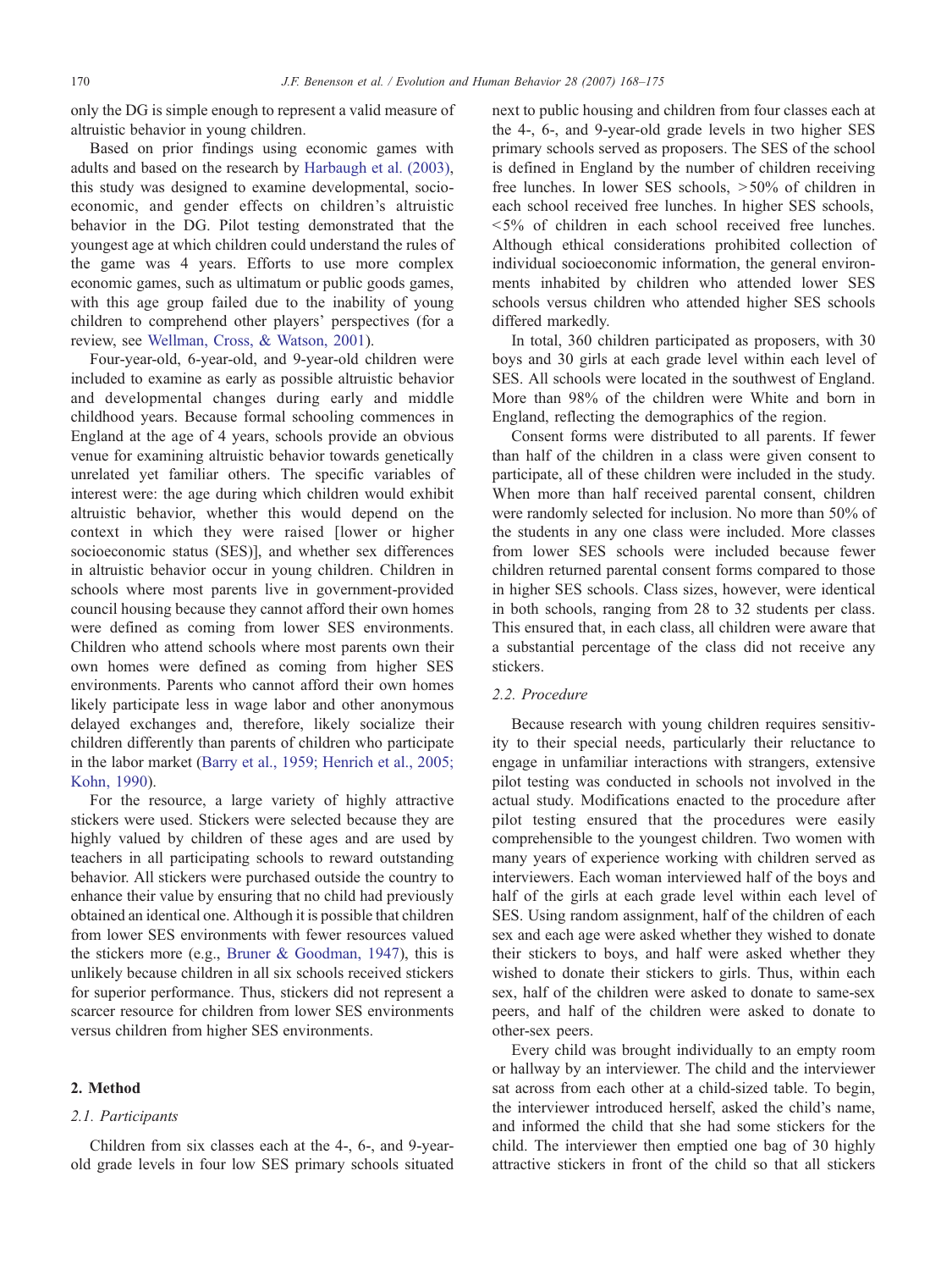were displayed face up in front of the child. The interviewer next asked the child to select the 10 stickers that the child liked most. As demonstrated in pilot testing, children of all ages treasured the stickers and selected their stickers with great care. Following their selection, the interviewer asked the child "Do you like your stickers?" All children affirmed forcefully that they liked their stickers.

Once a child had chosen the stickers, the child then was told that the stickers now belonged to him/her but that the child might like to give some stickers to a girl/boy in the class because the interviewer would not have time to give stickers to all children in the class. The interviewer emphasized that the child did not have to give away any stickers and could keep all of them. The child further was informed that neither the child nor the interviewer would know who received the child's stickers. Instead, another interviewer would distribute the stickers to those children who were not interviewed.

The interviewer then went to great lengths to ensure that the child understood that the child's decision was completely anonymous. The child was informed that if the child wanted to donate some stickers to another girl/ boy in the class, then the child should place the stickers in a white envelope and place the white envelope in a large pile of identical white envelopes. The child should place the stickers that the child wanted to keep for the self in the brown envelope marked with the child's name. The interviewer further explained to the child that she would close her eyes and cover them with her hands so she would never know what the child decided to do. The interviewer also emphasized that she would never know what the child decided because she could not look inside the envelopes. Finally, the interviewer asked the child if the child understood the instructions. If the child did not, the interviewer repeated them until the child indicated comprehension.

Standardized instructions were as follows: "Here are a bunch of stickers. Choose 10 that you like a lot. OK, now I only have time to give stickers to some of the girls/boys in your class, but not to all the girls/boys. If you want to, you can give some of your stickers to a girl/boy in this class whom I do not give stickers to. You do not have to give any of your stickers away, but if you want to, you could give some to a girl/boy. I do not know which girl/boy will get them, and you will not know. Another lady will decide who gets them later."

She continued "It is important that you understand that you do not have to give any of your stickers away, that you will not know who gets them, and that I will not know if you decide to give any of your stickers away. If you want to give any of these stickers away to another girl/boy in this class, then put the stickers you want to give away in this white envelope. I will close my eyes and cover them beforehand, and you put the stickers you want to keep in this brown envelope with your name on it, and the stickers you want to give away in the white envelope. Then put the white envelope in with all these other white envelopes. OK, are you ready?"

Once the child understood the instructions, the interviewer reminded the child which stickers went in the white and brown envelopes, closed her eyes, covered them, and turned away from the table. After approximately 2 min, she asked the child if the child had finished. Once the child responded affirmatively, the interviewer then thanked the child for helping her and told the child to take the brown envelope and return to the classroom. For ethical reasons, so that children who did not have the opportunity to participate in the study would not feel neglected, after the entire study had been completed, the interviewers returned to each school and distributed nine stickers to each child who did not participate in those classes where the study was conducted. Although this involved a small amount of deception towards participating children, the cost of the deception appeared small relative to the benefits of ensuring that all children obtained stickers.

## 3. Results

An analysis of variance (ANOVA) performed on the number of stickers donated to classmates, with age level, SES, sex of proposer, and sex of recipient as independent variables, yielded significant effects of Age Level  $[F(2,$ 336)= 3.02, p = 0.05], SES [ $F(1, 336) = 7.33$ , p < 0.007], and Age Level×Sex of Proposer×Sex of Recipient [ $F(2,$  $336$ )= 3.95,  $p < .02$ ]. None of the other effects was significant [SES×Sex of Recipient,  $F(1, 336)=2.74$ , ns; Sex of Recipient,  $F(1, 336)=2.57$ , ns; Age Level×Sex of Recipient,  $F(1, 336)=1.46$ , ns; Age Level×SES,  $F(1, 336)=1.46$ , ns; Age Level×SES,  $F(1, 336)=1.46$  $336$ )=1.43, ns; all other effects,  $Fs<1$ ]. Where appropriate, Tukey's tests  $(p<0.05)$  were conducted to examine differences between means. A Tukey's test performed on the Age Level×Sex of Proposer×Sex of Recipient interaction was not significant, leaving only the effects of age level and SES.

Results demonstrated that while even the youngest children behaved altruistically, children's altruistic behavior nevertheless increased with age level. Follow-up tests determined that 9-year-old children donated significantly more stickers to their classmates than did 4-year-old children. Six-year-old children donated an intermediate number that did not differ from the number donated by either 4-year-old or 9-year-old children ([Fig.](#page-4-0) [1\)](#page-4-0). Furthermore, children from higher SES environments donated significantly more stickers to their classmates than did children from lower SES environments. As displayed in the figure, the differences between children from differing SES environments became increasingly large with age level. The interaction between age level and SES was not significant, however, due to 12 children who donated extremely high numbers of stickers.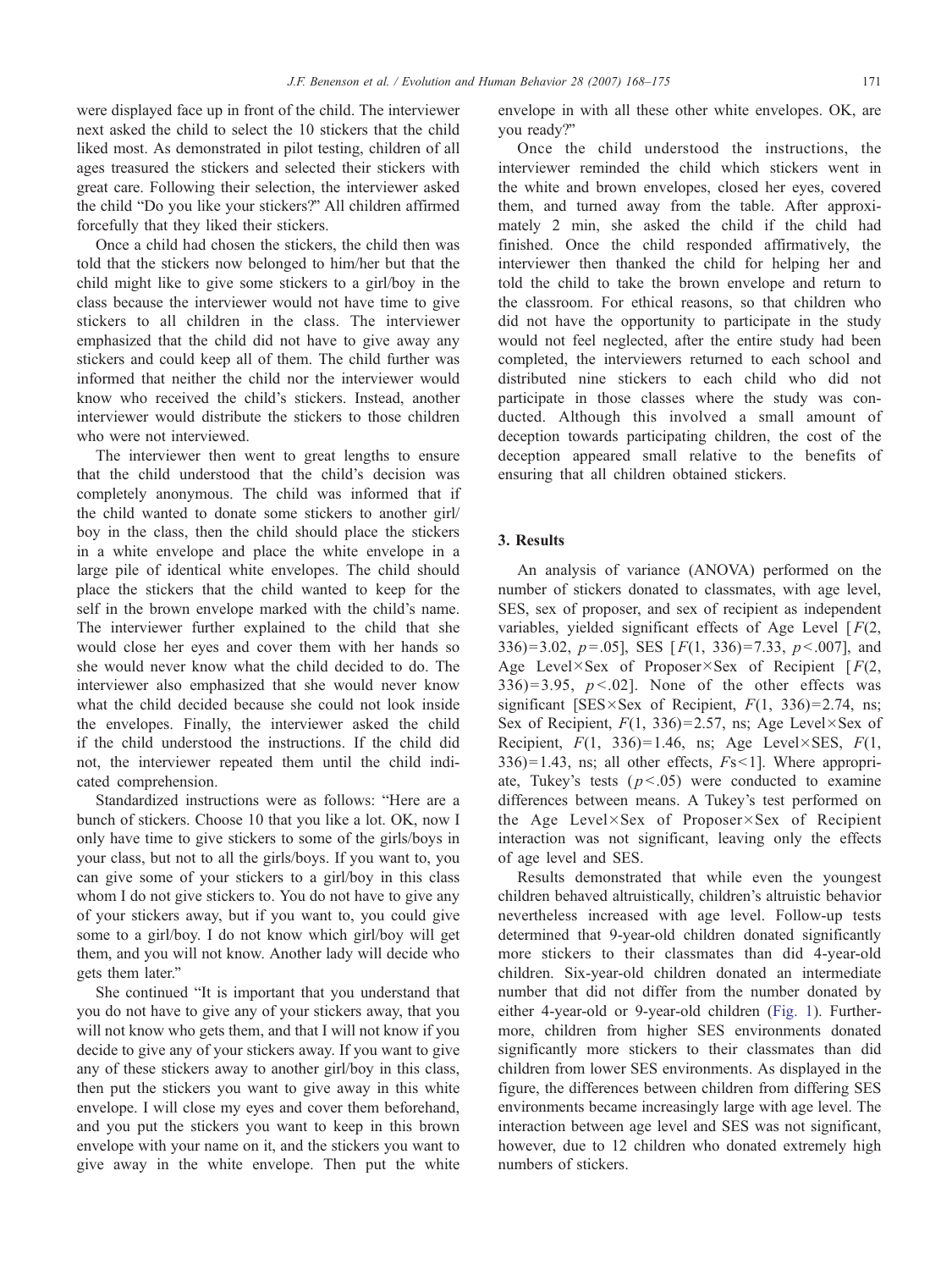<span id="page-4-0"></span>

Fig. 1. The mean number (and standard deviation) of stickers donated to another classmate, by age level and SES, for the complete sample.

Repeat of the prior ANOVA excluding the 12 children who donated 8–10 stickers (4-year-olds, three from lower SES and five from higher SES; 6-year-olds, two from lower SES and none from higher SES; and 9-year-olds, one from lower SES and one from higher SES), yielded significant effects for Age Level  $[F(2, 324)=9.08$ ,  $p < .001$ ], SES [ $F(1, 336)=8.70$ ,  $p = .003$ ], and Age Level×SES Interaction [ $F(2, 324)=3.41$ ,  $p < .04$ ]. None of the other effects was significant [Sex of Participant×Sex of Recipient:  $F(1, 324)=3.16$ ,  $p<.10$ ; Sex of Recipient,  $F(1, 324)=2.57$ ,  $p<.10$ ; Age Level×Sex of Participant×Sex of Recipient,  $F(2, 324)=2.49$ ,  $p<.10$ ;  $SES \times Sex$  of Recipient,  $F(1, 324)=2.22$ , ns; Age Level×Sex of Participant,  $F(1, 324)=1.88$ , ns; Age Lev $el \times SES \times Sex$  of Participant,  $F(1, 324)=1.28$ , ns; all other effects,  $Fs<1$ ].

Follow-up tests on the Age Level×SES interaction demonstrated that the effect of age level was significant only for higher SES children: 9-year-old children donated significantly more than did 4-year-old children, with neither age group differing significantly from 6-year-old children. In contrast to children from higher SES environments, children from lower SES environments did not donate significantly more stickers with increasing age. Consequently, follow-up tests demonstrated that, by the age of 9 years but not before, children from higher SES environments donated significantly more stickers than did children from lower SES environments.

Closer inspection of the standard deviations presented in Fig. 1 for the complete sample revealed that, with increasing age level, variance in donations declined. An F test for a comparison of standard deviations demonstrated that the standard deviation was significantly smaller for 6-year-old children than for 4-year-old children  $(F=1.84, p=.001)$ . Children therefore converge in the number of stickers they are willing to donate, which may be due to the decline of extreme donations with increasing age level.

To examine whether the number of children who donated extreme numbers of stickers declined with increasing age, chi-square analyses were performed. Both the number of children who donated between 8 and 10 stickers and the number of children who did not donate any stickers were compared for each age and SES level. While the number of stickers donated ranged from 0 to 10 at every age level, the number of children who donated 8–10 stickers declined significantly with increasing age  $[\chi^2(2)=6.21, p<.05]$ . Further examination, however, showed that the difference was significant only for the children from higher SES environments due to the greater number of 4-year-old children who donated large numbers of stickers. Five 4-year-olds, no 6-year-old, and one 9-year-old from higher SES environments donated 8–10 stickers  $[\chi^2(2)=7.24,$  $p < .03$ ]. In contrast, three 4-year-olds, two 6-year-olds, and one 9-year-old from lower SES environments donated 8–10 stickers  $[\chi^2(2)=1.03, \text{ ns}].$ 

More informative was the significant decline with increasing age in the number of children who donated nothing to their classmates  $[\chi^2(2)=21.97, p<0.01]$ . Fig. 2 displays the results. Closer examination of the number of children who did not donate any stickers within each level of SES, however, demonstrated that age effect attained significance only for children from higher SES environments  $[\chi^2(2)=20.89, p<.001]$ , although the effect was marginally significant for children from lower SES environments  $[\chi^2(2)=4.92, p<.10]$ . Because the number of children who donated nothing declined more precipitously for children from higher SES environments, by 9 years, significantly more children from higher than lower SES environments donated at least one sticker to an anonymous classmate  $[\chi^2(1) = 4.18, p < .05]$ . This suggests that children from higher SES environments increasingly learn social norms that prescribe directing altruistic behavior to anonymous others.

[Fig.](#page-5-0) [3](#page-5-0) displays the cumulative number of stickers donated, by age and socioeconomic level. As the figure



Fig. 2. Number of children who did not donate any stickers, by age level and SES.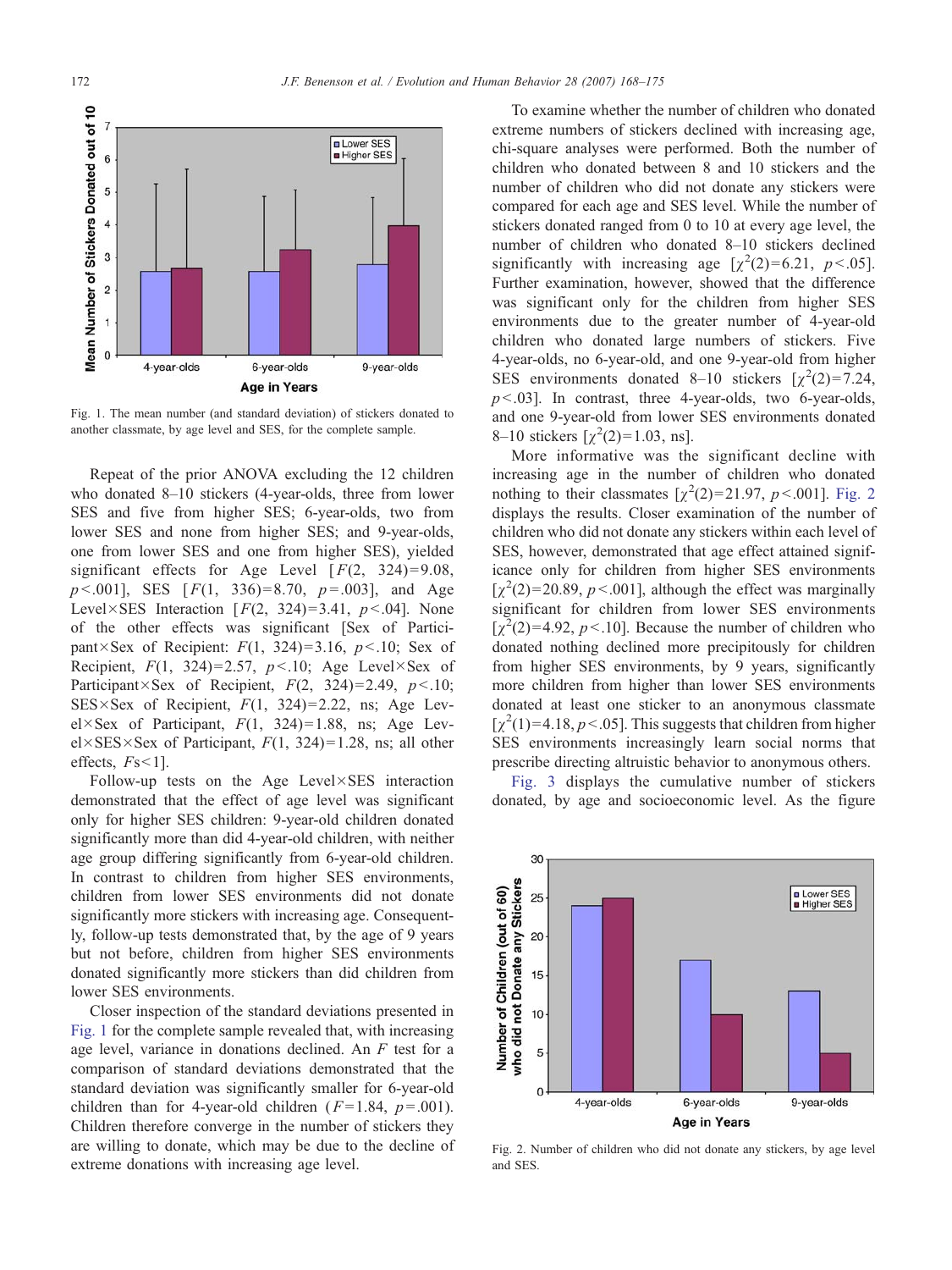<span id="page-5-0"></span>

Fig. 3. Cumulative distribution of number of stickers donated, by age level and SES.

shows, 9-year-old children from higher SES environments were least likely to donate small numbers of stickers, followed by 6-year-old children from higher SES children. Two stickers constituted the median percentile donation for all children, with the exception of the 6-year-old and 9-yearold higher SES children whose median percentile donation ranged from three to four stickers. Few children in any group donated more than five stickers.

## 4. Discussion

Developmental findings from the present study indicate that, even by 4 years of age, a majority of children from both lower and higher socioeconomic environments behave altruistically by donating at least one sticker to an anonymous classmate. This indicates an early basis for altruistic behavior. With increasing age, children behave more altruistically, particularly those from more privileged environments. By 9 years, compared to children from lower SES environments, children from higher SES environments donated more stickers and were less likely not to donate anything. Across both levels of SES, with increasing age level, the range of children's donations diminished, suggesting common socialization influences on all children.

Although individual differences in donations were as large as in adult DG studies, even by 4 years of age, on average, children donated between 20% and 30% of their stickers to another child. This number matches the number donated in many adult studies ([Forsythe](#page-7-0) [et](#page-7-0) [al.,](#page-7-0) [1994;](#page-7-0) Henrich et al., 2005). This suggests that prior conclusions regarding the inherently selfish nature of young children require revision. Should biologically based mechanisms exist to encourage altruistic acts under appropriate conditions, then even the youngest of children should behave altruistically when their cognitive capacities permit understanding of the context. Neural ([Fehr & Rockenbach, 2004\)](#page-7-0) and hormonal ([Kosfeld et al., 2005\)](#page-7-0) studies indicate an evolved basis for the maintenance of altruistic norms, which is consistent with the early expression of altruistic behavior.

[Developmental findin](#page-7-0)gs replicate those obtained by Harbaugh et al. (2003), although evidence for altruistic behavior was obtained earlier in the current study due to the younger ages of the children included. Results also resemble findings from field studies that demonstrate small, albeit inconsistent, developmental inc[reases in altruistic behavior](#page-7-0) in children (for reviews, see Eisenberg & Fabes, 1998; Murnigham & Saxon, 1998).

Developmental findings also mirror those obtain[ed in a](#page-7-0) classic study of competitive behavior. In their study, Knight and Kagan (1977) compared lower and higher SES American and lower SES Mexican 6-year-old and 9-yearold children's willingness to allocate differing numbers of chips to a peer while holding constant the number of chips that the participating child received. Paralleling results from the current study, at the age of 6 years, no socioeconomic or ethnic differences were obtained in competitive behavior (defined as allocating only one chip to a peer as opposed to two, three, or four chips, while the participating child always received three chips). By the age of 9 years, however, competitive behavior increased dramatically but only for higher SES American children, particularly for boys.

This result, in combination with those of the current study, suggests that socialization practices affecting explicit human altruistic and competitive behaviors exert their impact at a similar age. Furthermore, altruistic and competitive behaviors cannot be viewed as mutually exclusive. Presumably as children age, they increasingly learn the specific conditions under which each should be displayed.

The effect of subculture in the current study provides evidence consistent with the influence of local socialization practices. Even though all children in the current study lived within a 5-mile radius of one another, children from differing socioeconomic environments behaved as if adults had communicated information that varied in its prescriptions for absolute levels of altruistic behavior. Although some evolutionarily minded researchers demonstrate skepticism towards the importance of socialization, modern research on socialization practices identifies the mechanisms by which socialization controls behavior. Implicit imitation influences both nonhuman primates' and humans' responses (for a review, see [Rizzolatti](#page-7-0) [&](#page-7-0) [Craighero,](#page-7-0) [2004\)](#page-7-0) and appears in its most nascent forms early in human infancy ([Meltzoff](#page-7-0) & Moore, 1989). Reward and punishment have long been identified as important socializing agents ([Fehr](#page-7-0) [&](#page-7-0) [Fisch](#page-7-0)bacher, 2003, 2004; Skinner, 1953). The proportion of individuals within an environment pursuing a particular strategy also influences responses ([Axelrod,](#page-7-0) [1984;](#page-7-0) [Camerer](#page-7-0) & Fehr, 2006).

The question of why children from higher SES environments learn to behave more altruistically merits investigation. Results from the current study generally correspond to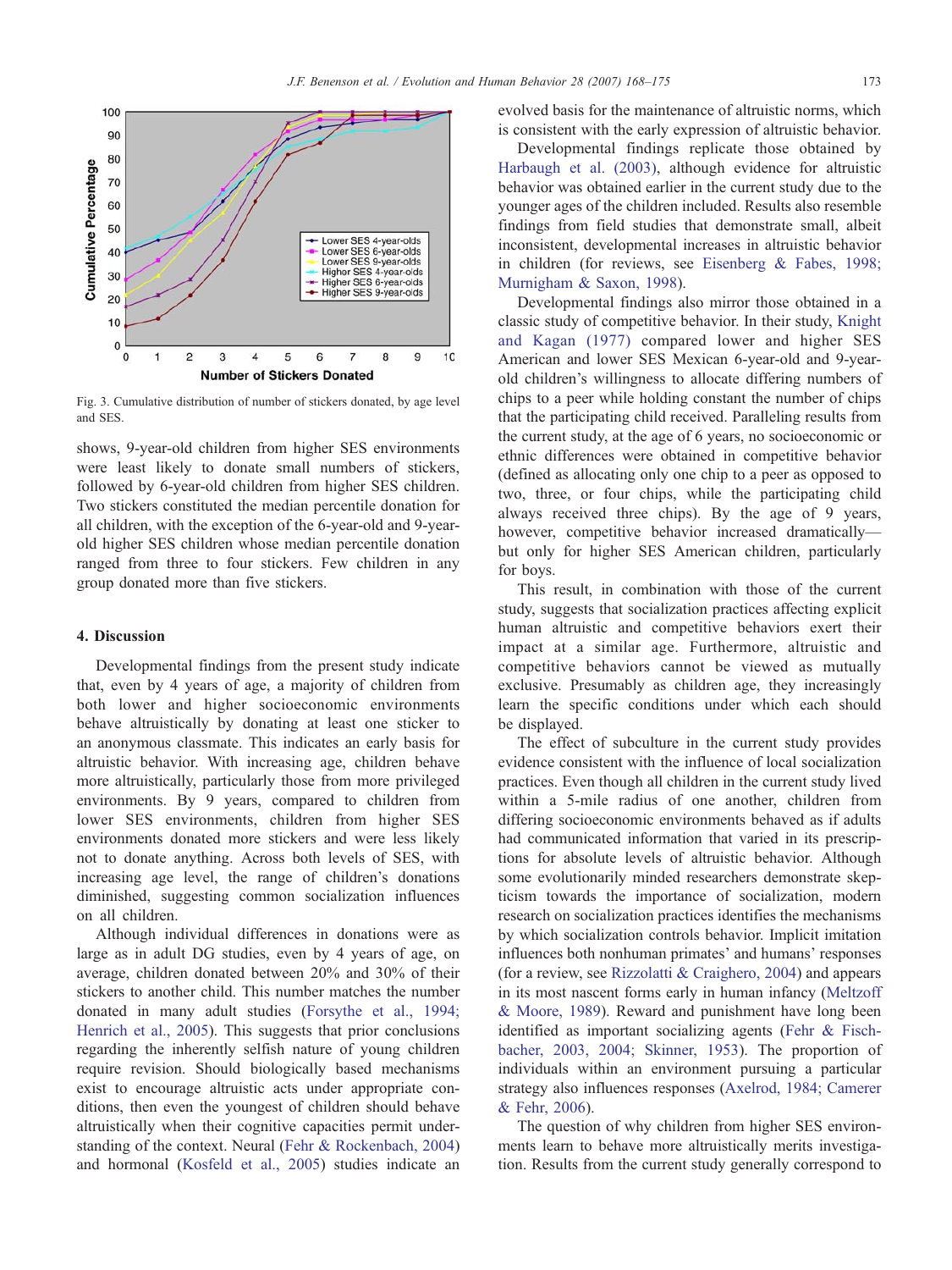those from cross-cultural studies—that participation in the labor market may influence willin[gness to cooperate with](#page-7-0) genetically unrelated individuals (Henrich et al., 2005). Children attending lower SES schools came from environments in which many of their own or their neighbors' parents were unable to provide their own housing without governmental aid. Thus, although information about individual children's SES was not collected, it can be inferred that many of the adults in lower SES environments were less involved in the labor market than were adults in higher SES environments.

Precisely which factors explain SES differences in the current study remain obscure. Poverty is linked with myriad differences in socialization practices, including less interaction with unfamiliar adults; fewer supportive relationships for parents with children; higher levels of violence; greater familial disruption; less parental monitoring of children; more unresponsive, harsher, punitive, and less consistent and supportive parenting; more aggressive peers and less stable relationships with peers at school; and greater reliance on peers than on parents (for an extensive review, see [Evans,](#page-7-0) 2004). Most pertinent, Evans concludes that those individuals who live in poverty "have weaker social ties, experience less interpersonal trust and norms of reciprocity, and perceive lower levels of instrumental support and mutual aid" (p. 80). These latter findings translate into socialization practices that suggest limited transmission of norms for trusting and relying on others, both of which almost certainly underlie successful participation in a market economy ([Henrich](#page-7-0) [et](#page-7-0) [al.,](#page-7-0) [2005\)](#page-7-0). Nonetheless, Henrich et al. conclude that wealth per se does not influence altruistic behavior within subcultures. Thus, the relation between market integration and wealth requires clarification in order to reconcile the current findings with those of Henrich et al.

Finally, although females were not found to behave more altruistically, this is consistent with recent cross-cultural studies ([Henrich](#page-7-0) [et](#page-7-0) [al.,](#page-7-0) [2005\)](#page-7-0) and with field studies of behavior directed towards nonkin ([Eagly](#page-7-0) [&](#page-7-0) [Crowley,](#page-7-0) [1986\)](#page-7-0). Sex differences obtained in dictator or other economic games remain inconsistent (e.g., [Eckel](#page-7-0) [&](#page-7-0) [Grossman,](#page-7-0) [1998,](#page-7-0) 2001; Hill & Gurven, 2004). From an evolutionary perspective, females more than males may benefit from the display of greater altruism towards nonkin in order to reduce the probability of potential conflicts ([Trivers,](#page-7-0) [1971\)](#page-7-0). Certainly, consistent sex differences in competitive and aggressive behavior reflect differential reproductive strategies [\(Campbell,](#page-7-0) [1999\)](#page-7-0). Within anonymous interactions with genetically unrelated individuals, however, there exists no evolutionary reason for females to display greater altruism. Only in interactions with kin are females expected to benefit more than males from displays of altruistic behavior ([Campbell,](#page-7-0) [1999\)](#page-7-0).

While it is possible that developmental and socioeconomic differences in the current study could be attributed to genetic differences between children who differ in age and SES rather than to the influence of socialization practices, this interpretation seems improbable. The results more likely stemmed from d[iffering socialization practic](#page-7-0)es (for a similar argument, see Fehr & Fischbacher, 2003). Further buttressing an environmental interpretation of the effects of age and socioeconomic background is the similarity of the degree of altruistic behavior for 4-year-old children across both levels of SES. Only by 9 years did higher SES children differ significantly in altruistic behavior from their younger or less economically privileged counterparts, suggesting that children acquire differing social norms over time. Also supporting a [socialization argument, sim](#page-7-0)ilar results were obtained by Knight and Kagan (1977) with respect to the development of competitive behavior within one population, but not within a second population. Researchers have demonstrated that, under specific conditions, such as in repeated iterations of the same game, through "intergenerational" communication in iterative economic games, or when reputations are at stake, players learn to behave more altruistically, especially when altruistic rewards or punishment are permitted (for a review, see [Fehr](#page-7-0) [&](#page-7-0) [Fischbacher,](#page-7-0) [2003\)](#page-7-0). Thus, socialization practices influence behavior over even brief time intervals. Nonetheless, longitudinal studies that investigate the relation between specific socialization practices and displays of altruistic behavior would provide even more compelling evidence for the influence of the environment.

That 4-year-old children donated as much as they did, however, is quite remarkable. Although it is possible that children felt more pressured than adults to behave altruistically due to socialization pressures from the interviewers or nearby teachers, every effort was made to allay their concerns by assuring children that donating stickers was optional and that decisions would be completely anonymous. Neither interviewer ever knew how many stickers a particular child donated.

An individual who contributes resources to others when resources are scarce can count on others to reciprocate when that individual is needy (e.g., [Kaplan](#page-7-0) [&](#page-7-0) [Hill,](#page-7-0) [1985\)](#page-7-0). Showing off, costly signaling, and establishing positive reputations also provide putative incentives for cooperation that may provide reproductive benefits (e.g., [Fehr](#page-7-0) [&](#page-7-0) Gachter, 2000; Hawkes, O'Connell, & Blurton Jones, 2001). In the DG, in contrast, donations remain private and occur solely with nonkin, so none of these potential mechanisms applies. More than likely, altruistic behavior directed towards nonkin evolved solely because it increases fitness over the long term.

The most powerful support for the importance of social norms for altruistic behavior directed towards genetically unrelated individuals stems from studies of strong reciprocity in which individuals sacrifice their own resources simply to punish individuals who refuse to behave altruistically (e.g., [Fehr,](#page-7-0) [Fischbacher,](#page-7-0) [&](#page-7-0) [Gachter,](#page-7-0) [2002;](#page-7-0) [Fehr](#page-7-0) [&](#page-7-0) [Gachter,](#page-7-0) 2002; Gintis, 2000; Gintis, Bowles, Boyd, & Fehr, 2003). Early appearance of altruistic behavior towards nonkin constitutes further evidence for the fundamental role of